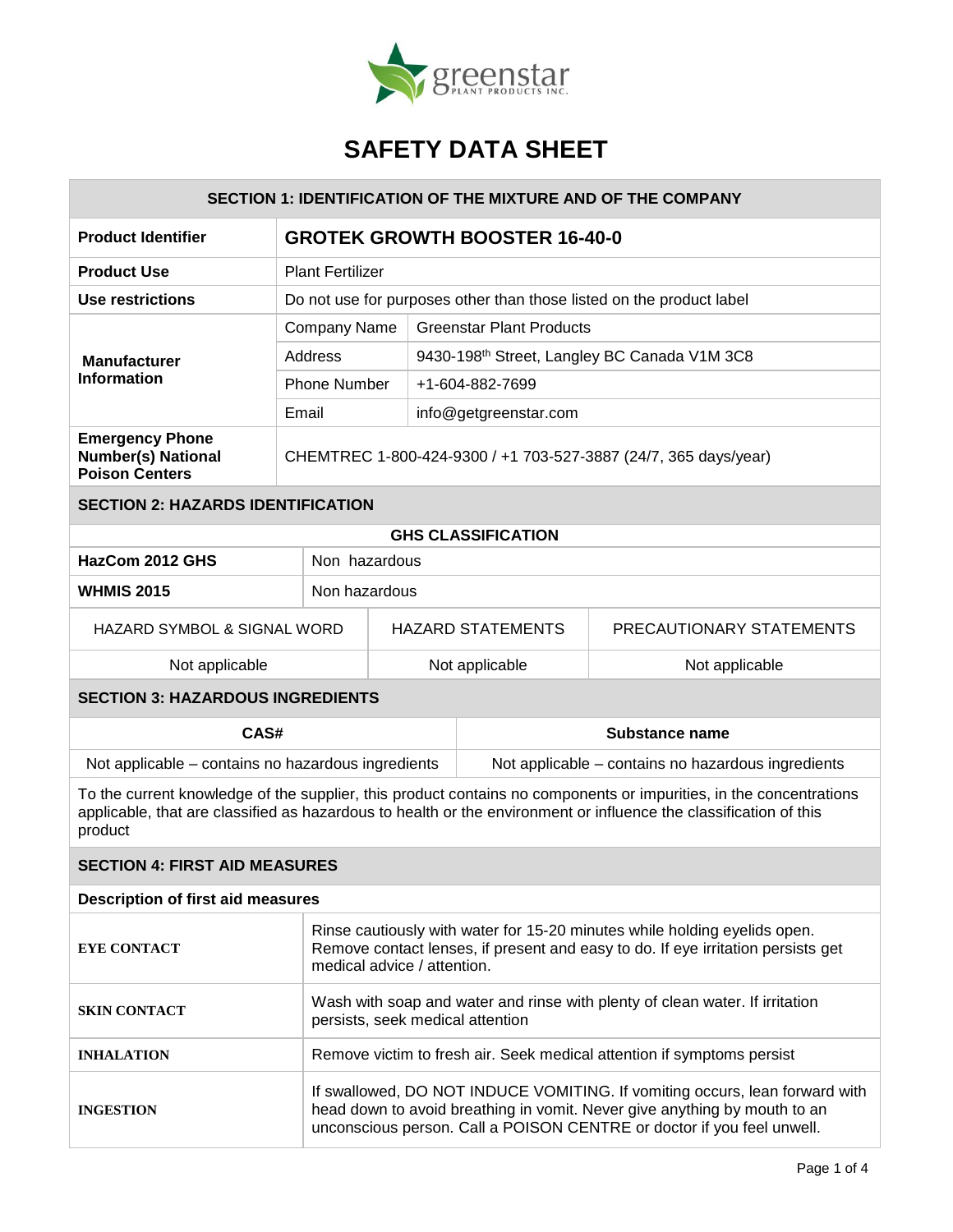

## *GROTEK GROWTH BOOSTER 16-40-0*

**Most important symptoms and effects, both acute and delayed**

Dust may be irritating to the eyes, skin and respiratory tract. Effects may be delayed.

### **Indication of any immediate medical attention and special treatment needed**

Treat symptomatically.

## **SECTION 5: FIRE FIGHTING MEASURES**

| Flammable                                        | Will not burn or support combustion                                                                                                                        |  |  |
|--------------------------------------------------|------------------------------------------------------------------------------------------------------------------------------------------------------------|--|--|
| Suitable extinguishing media                     | Use an extinguishing agent suitable for the surrounding fire.                                                                                              |  |  |
| Unsuitable extinguishing media                   | None known                                                                                                                                                 |  |  |
| <b>Hazardous Combustion</b><br>Products          | During a fire, irritating / toxic phosphorus oxides, nitrogen oxides and ammonia<br>may be generated. Closed containers may explode in the heat of a fire. |  |  |
| <b>Advice for fire-fighters</b>                  |                                                                                                                                                            |  |  |
| Special protective<br>equipment for firefighters | Self-contained breathing apparatus and full protective clothing should be worn<br>when fighting chemical fires                                             |  |  |
| Special firefighting procedures                  | In the event of fire, us water spray to cool closed containers and knock-down<br>toxic gases                                                               |  |  |
|                                                  |                                                                                                                                                            |  |  |

#### **SECTION 6: ACCIDENTAL REALEASE MEASURES**

| <b>SPILL &amp; LEAK PROCEDURES</b> | Wear personal protection equipment outlined in SECTION 8. Ventilate area.<br>Contain spill then shovel or sweep spilled material into dry labeled containers for<br>disposal. Avoid the generation of dust. Flush area with water after clean-up. |  |  |  |
|------------------------------------|---------------------------------------------------------------------------------------------------------------------------------------------------------------------------------------------------------------------------------------------------|--|--|--|
|                                    | Product is a plant nutrient and can contribute to overgrowth of aquatic vegetation<br>and the subsequence eutrophication of lakes. Do not allow product to enter storm<br>sewers, sanitary sewers, groundwater or soil.                           |  |  |  |

## **SECTION 7: HANDLING AND STORAGE**

| Precautions for safe handling                               | Avoid contact with eyes, skin and clothing. Wear personal protection equipment<br>outlined in SECTION 8 when handling. Avoid the generation of dust. Do not use<br>with incompatible materials (SECTION 10)             |
|-------------------------------------------------------------|-------------------------------------------------------------------------------------------------------------------------------------------------------------------------------------------------------------------------|
| Conditions for safe storage,<br>including incompatibilities | Store in tightly closed containers in a cool, dry, well ventilated area away from<br>incompatibles (see SECTION 10).                                                                                                    |
| Environmental precautions                                   | Product is a plant nutrient and can contribute to overgrowth of aquatic vegetation<br>and the subsequence eutrophication of lakes. Do not allow product to enter storm<br>sewers, sanitary sewers, groundwater or soil. |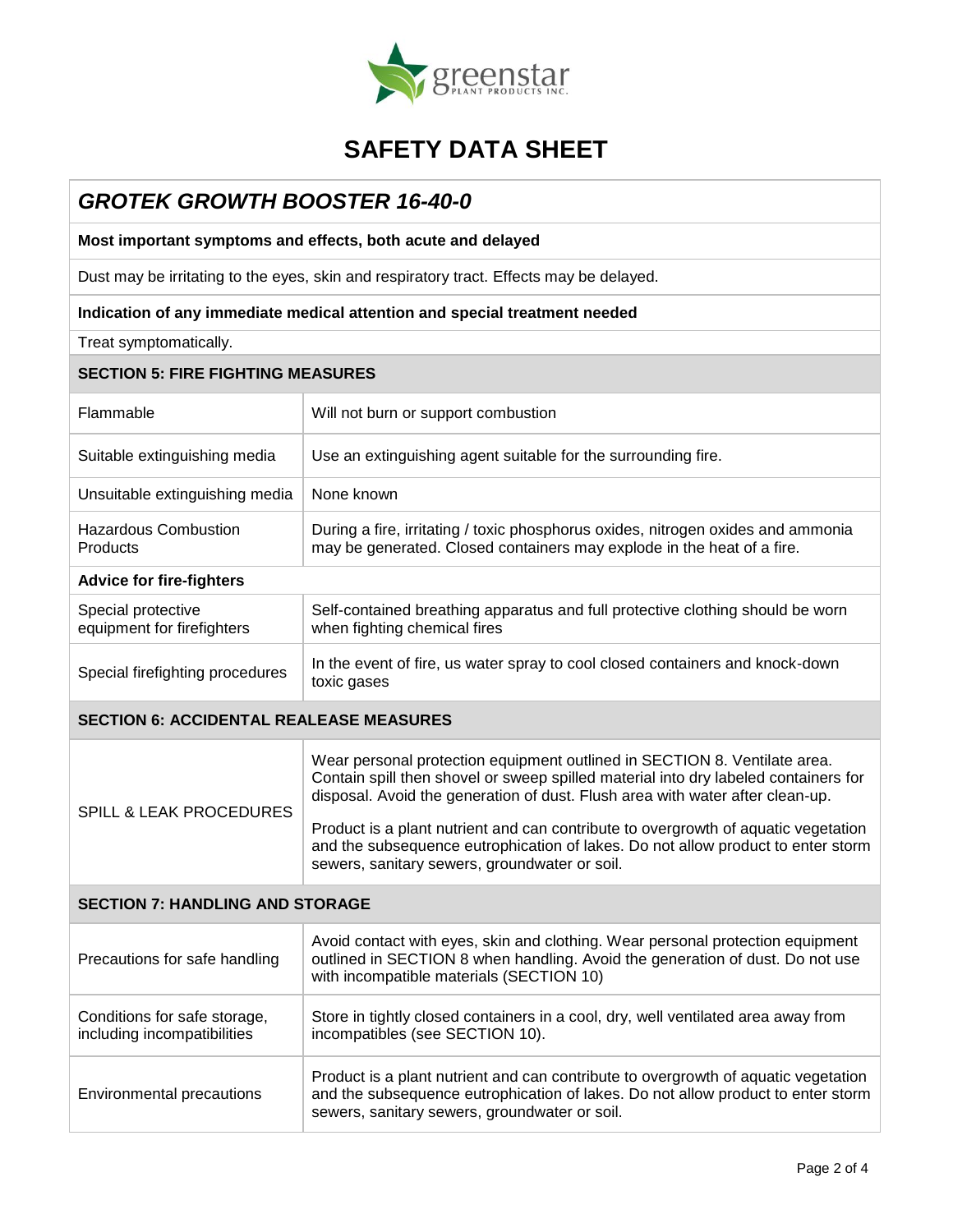

## *GROTEK GROWTH BOOSTER 16-40-0*

## **SECTION 8: EXPOSURE CONTROLS / PERSONAL PROTECTION**

## **Control parameters**

| Occupational exposure limits         | No specific exposure limits established for mixture.<br>Particles Not Otherwise Regulated, may apply to this product<br>OSHA Nuisance Dust Limit of 15 mg/M3 (total) and 5 mg/M3 (respirable)<br>ACGIH Nuisance Dust Limit of 10 mg/M3 (inhalable) and 3 mg/M3 |  |  |
|--------------------------------------|----------------------------------------------------------------------------------------------------------------------------------------------------------------------------------------------------------------------------------------------------------------|--|--|
| Recommended monitoring<br>procedures | Monitor workplace air quality to determine the effectiveness of the ventilation or<br>other control measures and / or the necessity to use respiratory protective<br>equipment                                                                                 |  |  |
| Engineering controls                 | Provide appropriate exhaust ventilation at places where dust is formed                                                                                                                                                                                         |  |  |
| <b>Personal protection equipment</b> |                                                                                                                                                                                                                                                                |  |  |
| Hygiene measures                     | Wash hands after handling, before eating, smoking and using the toilet and at the<br>end of the work day. Ensure that eyewash stations and safety showers are close<br>to the workstation area                                                                 |  |  |
| Eye / Face Protection                | Wear safety glasses with side shields or goggles when handling this product                                                                                                                                                                                    |  |  |
| Hand protection                      | Nitrile, latex or PVC gloves                                                                                                                                                                                                                                   |  |  |
| Respiratory protection               | Avoid breathing dust and fumes. Use NIOSH approved respirator during a fire<br>and in dusty or poorly ventilated areas                                                                                                                                         |  |  |
| Environmental exposure<br>controls   | Avoid release to the environment                                                                                                                                                                                                                               |  |  |

## **SECTION 9: PHYSICAL AND CHEMICAL PROPERTIES**

| <b>Physical state</b>   | powder                  | Colour               | <b>Blue / Grey</b> | Odour                               | Slight ammonia<br>odour |
|-------------------------|-------------------------|----------------------|--------------------|-------------------------------------|-------------------------|
| рH                      | <b>NAV</b>              | <b>Density</b>       | <b>NAV</b>         | Solubility in water                 | Soluble                 |
| <b>Specific gravity</b> | <b>NAV</b>              | <b>Melting point</b> | <b>NAV</b>         | <b>Decomposition</b><br>temperature | <b>NAV</b>              |
| Flammable?              | <b>Not</b><br>flammable | <b>Boiling point</b> | <b>NAV</b>         | <b>Viscosity</b>                    | <b>NAV</b>              |

## **SECTION 10: STABILITY AND REACTIVITY**

| <b>Reactivity</b>                            | Not reactive                                                              |  |
|----------------------------------------------|---------------------------------------------------------------------------|--|
| <b>Chemical stability</b>                    | Normally stable. Gradually loses ammonia on exposure to air               |  |
| <b>Possibility of hazardous</b><br>reactions | None known                                                                |  |
| <b>Conditions to avoid</b>                   | The creation of dust                                                      |  |
| Incompatibility                              | Strong oxidizing agents, strong acids and bases                           |  |
| <b>Hazardous decomposition</b><br>products   | Decomposes at approximately 155°C to produce ammonia and phosphoric acids |  |